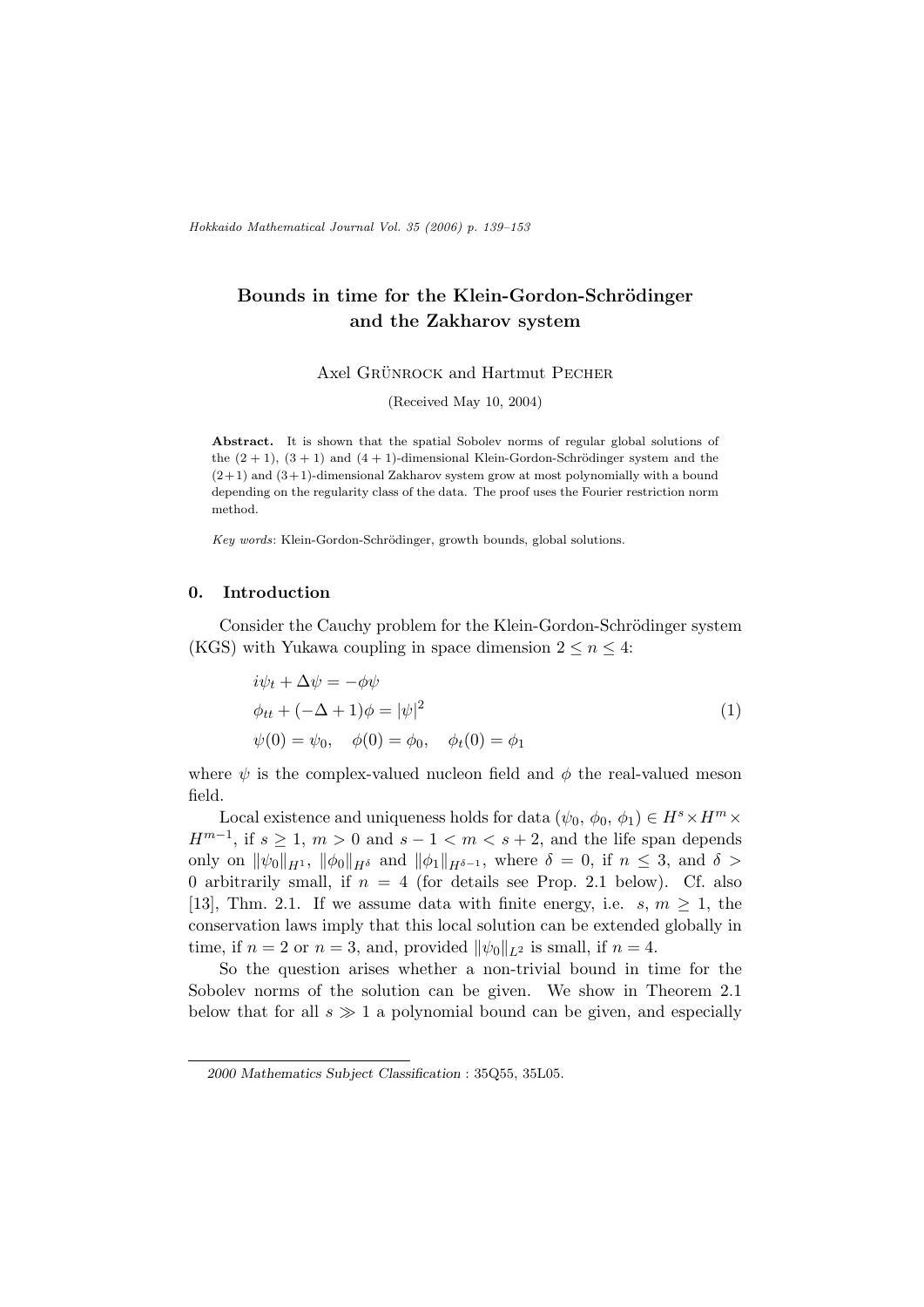for  $s \leq m \leq s+1$  we have the estimate

$$
\|\psi(t)\|_{H^s} + \|\phi(t)\|_{H^m} + \|\phi_t(t)\|_{H^{m-1}} \le c(1+t)^{s-1}
$$

To prove such a result we use the Fourier restriction norm method using bilinear estimates in order to control the nonlinear terms and to get an estimate of the form

$$
f(t) \le f(\tau) + cf(\tau)^{1-\delta}
$$

with  $0 < \delta \leq 1$  on any interval  $t \in [\tau, \tau + t_0]$  for a fixed  $t_0$ . Here  $f(t)$  is the sum of the involved Sobolev norms of  $\psi$ ,  $\phi$  and  $\phi_t$ . Bourgain [3] observed that such an inequality implies the bound (cf. Lemma 2.1)

$$
f(t) \le c_1 + c_2 t^{1/\delta}
$$

and used it to prove polynomial bounds for Sobolev norms of solutions to nonlinear Schrödinger and wave equations [3].

Staffilani [14], [15] improved these results in the case of the nonlinear Schrödinger equation and considered moreover KdV-type equations.

Colliander, Delort, Kenig and Staffilani [6] improved the results for the  $(2 + 1)$ -dimensional Schrödinger equation  $iu_t + \Delta u \pm |u|^2 u = 0$  further and were able to show the bound  $||u(t)||_{H^{s}} \leq c|t|^{(2/3)(s-1)+}$  ( $s \gg 1$ ) for global solutions by using sharp bilinear estimates, which also imply new local-wellposedness results for rough data. Moreover in the case of blow-up solutions upper and lower bounds for  $||u(t)||_{H^{s}}$   $(s \gg 1)$  were given.

We also consider the Cauchy problem for the Zakharov system in space dimension  $n = 2$  and  $n = 3$ :

$$
i\psi_t + \Delta \psi = \phi \psi
$$
  
\n
$$
\phi_{tt} - \Delta \phi = \Delta (|\psi|^2)
$$
  
\n
$$
\psi(0) = \psi_0, \quad \phi(0) = \phi_0, \quad \phi_t(0) = \phi_1
$$
\n(2)

A general local existence and uniqueness result was proven by [8] improving local (and global) wellposedness in energy space [4], [5].

Assuming  $\psi_0 \in H^s$ ,  $\phi_0 \in H^m$  and  $(-\Delta)^{-1/2} \phi_1 \in H^m$  with  $s \geq 1$ ,  $m >$  $0, m+1 > s > m$  it is not difficult to see that their arguments imply that the life span depends only on  $\|\psi_0\|_{H^1}$ ,  $\|\phi_0\|_{L^2}$  and  $\|(-\Delta)^{-1/2}\phi_1\|_{L^2}$  (cf. Prop. 3.1). This solution can be extended globally by using the mass and energy conservation (cf. (18), (19), (20)), provided  $\|\psi_0\|_{L^2}$  is sufficiently small if  $n =$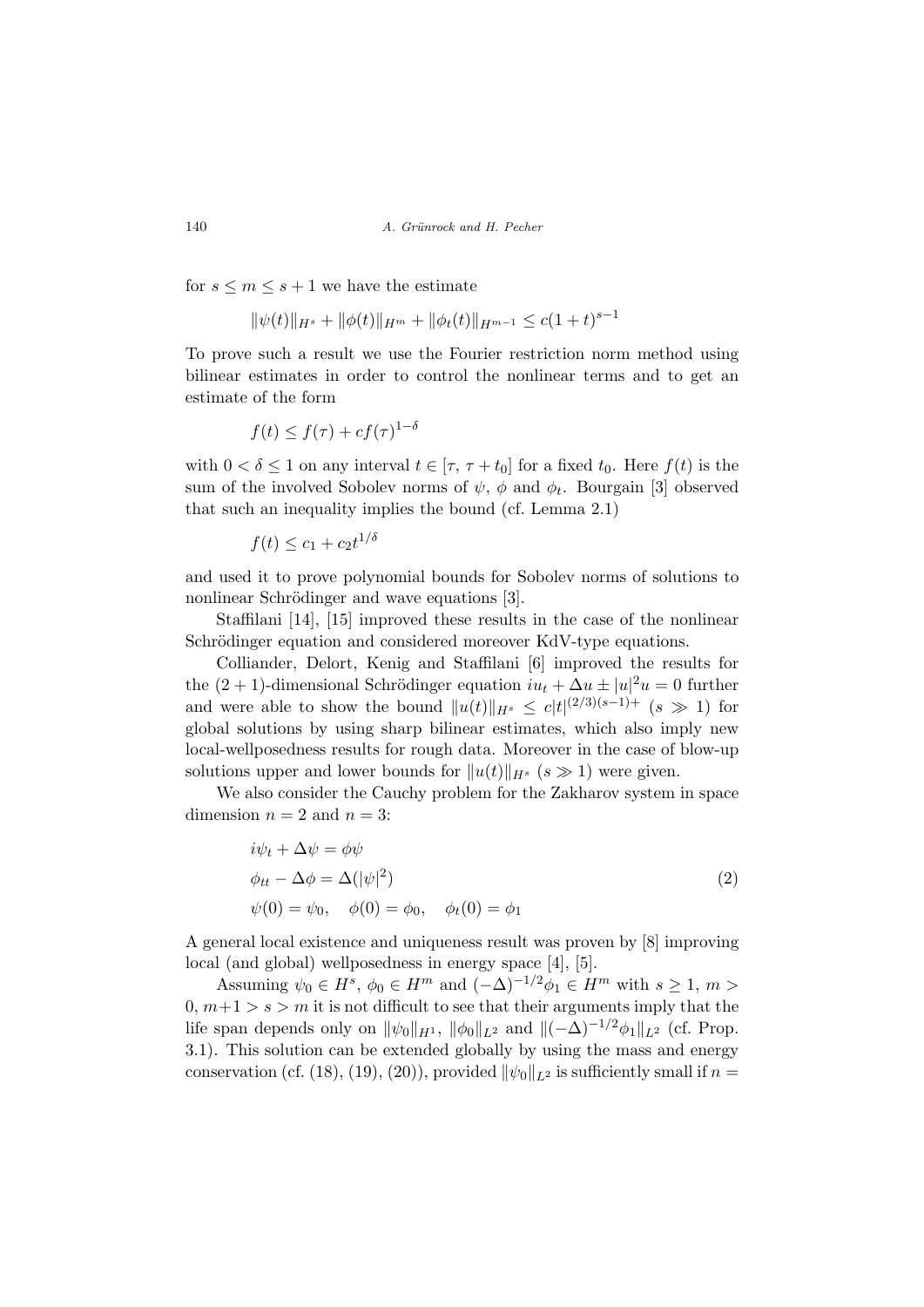2, and provided  $\|\psi_0\|_{H^1} + \|\phi_0\|_{L^2} + \|(-\Delta)^{-1/2}\phi_1\|_{L^2}$  is sufficiently small if  $n = 3$ . Again using the Fourier restriction norm method we show that in this situation a polynomial bound for  $\|\psi(t)\|_{H^s}+\|\phi(t)\|_{H^m}+\|(-\Delta)^{-1/2}\phi_t(t)\|_{H^m}$ can be given for  $m + 1 > s > m$  and  $s \gg 1$  (Theorem 3.1). This bound depends on s and m.

J. Colliander and G. Staffilani [7] considered the case  $n = 2$  for the Zakharov system and proved the bound  $\|\psi(t)\|_{H^s} \le c(1+t)^{s-1+}$  for  $s \gg 1$  and data in the Schwarz class and  $\phi_1 \in \dot{H}^{-1}$  ([7], Theorem 1). Their arguments imply that in fact the Schwarz space here can be replaced by the assumption  $(\psi_0, \phi_0, \phi_1) \in H^s \times H^s \times H^{s-1}$ , and also a bound for  $\|\phi(t)\|_{H^{s-1}}$  +  $\|\phi_t(t)\|_{H^{s-2}}$  can be given.

The necessary bilinear estimates for both problems are given in Section 1, the KGS system is considered in Section 2 and the Zakharov system in Section 3.

For an equation of the form  $iu_t - \varphi(-i\nabla_x)u = 0$  and  $\varphi$  measurable we use the spaces  $X_{\varphi}^{s,b}$  which are the completion of the Schwarz space S with respect to

$$
||f||_{X^{s,b}_{\varphi}} := ||\langle \xi \rangle^{s} \langle \tau \rangle^{b} \mathcal{F}(e^{-it\varphi(-i\nabla_x)} f(x, t))||_{L^2_{\xi_{\tau}}}
$$
  
=  $||\langle \xi \rangle^{s} \langle \tau + \varphi(\xi) \rangle^{b} \widehat{f}(\xi, \tau)||_{L^2_{\xi, \tau}}$ 

For  $\varphi(\xi) = \pm \langle \xi \rangle$  or  $\pm |\xi|$  we use the notation  $X_{\pm}^{s,b}$  and for  $\varphi(\xi) = |\xi|^2$  simply  $X^{s,b}$ . For a given time interval I we define

$$
||f||_{X^{s,b}(I)} = \inf_{\widetilde{f}|_I = f} ||\widetilde{f}||_{X^{s,b}} \text{ and similarly } ||f||_{X^{s,b}_{\pm}(I)}
$$

We rely on [8] for the framework of the technique. For the method cf. also Bourgain [1], [2], Klainerman and Machedon [11], [12], and Kenig, Ponce and Vega [10].

Fundamental for our bilinear estimates are the following Strichartz type estimates for the Schrödinger equation:

$$
\|e^{it\Delta}\psi_0\|_{L_t^q(I,L_x^r(\mathbf{R^n}))}\leq c\|\psi_0\|_{L_x^2(\mathbf{R^n})}
$$

and

$$
||f||_{L_t^q(I, L_x^r(\mathbf{R}^n))} \leq c||f||_{X^{0, (1/2)+}(I)}
$$

if  $0 \leq 2/q = n(1/2 - 1/r)$  < 1 (cf. [8], Lemma 2.4). The endpoint case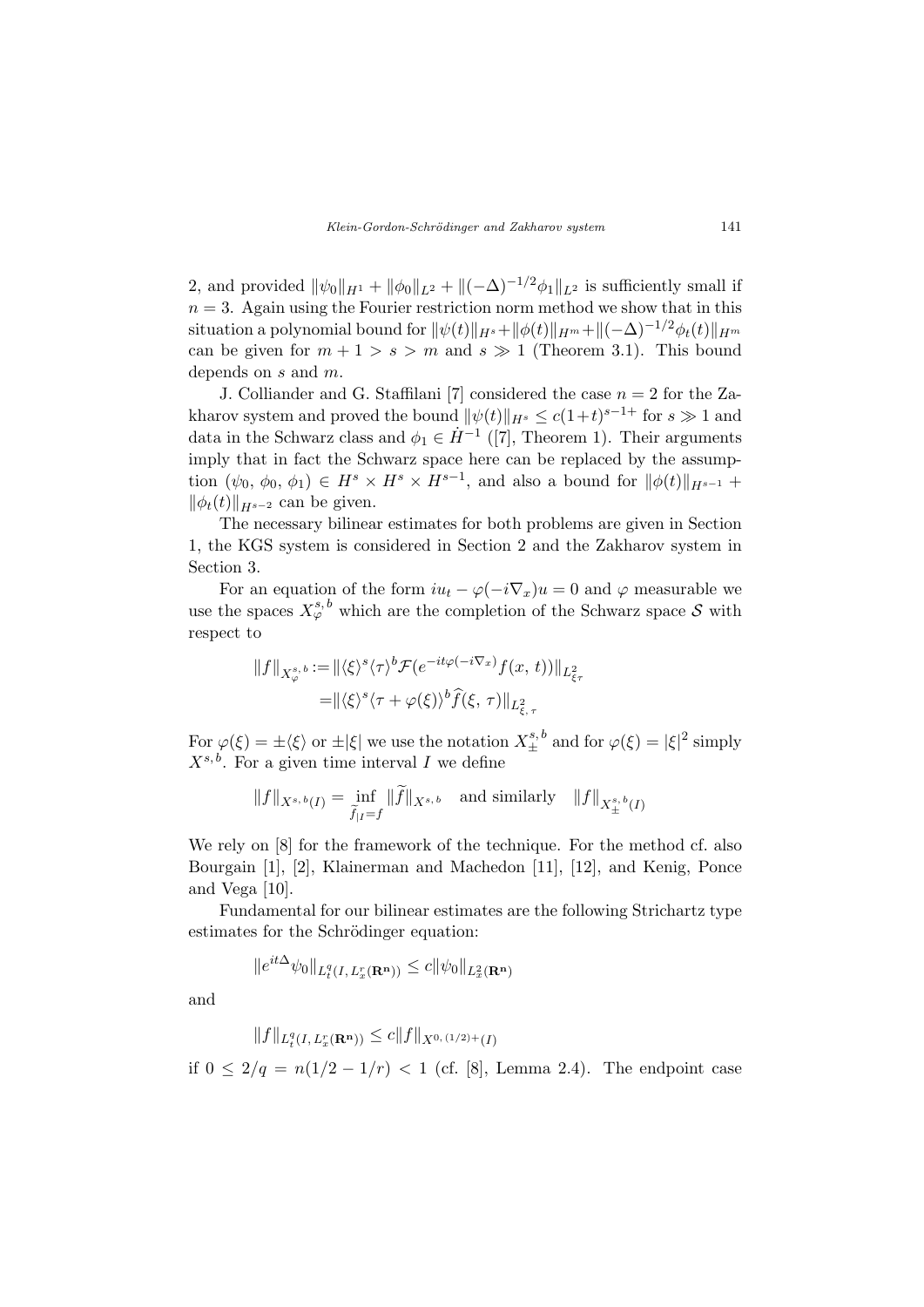$(q, r) = (2, 2n/(n-2))$  is also admissible if  $n \ge 3$  (cf. [9], Cor. 1.4).

We use the notation  $\langle \lambda \rangle := (1 + \lambda^2)^{1/2}$  for  $\lambda \in \mathbf{R}$  and  $a+$  (resp.  $a-$ ) for a number slightly larger (resp. smaller) than a. Finally,  $J^s := \mathcal{F}^{-1} \langle \xi \rangle^s \mathcal{F}$ , where  $\mathcal F$  denotes the spatial Fourier transform.

### 1. Bilinear estimates

In this section we collect the estimates which are used to control the nonlinear terms in KGS as well as the Zakharov system.

We start with the estimates from [8], Lemma 3.4 and 3.5.

**Lemma 1.1** In space dimension  $2 \le n \le 4$  we have with  $\delta = 0$  for  $n = 2$ or  $n = 3$  and  $\delta > 0$  arbitrarily small for  $n = 4$ : a)

$$
\|\psi_1\overline{\psi_2}\|_{X_{\pm}^{m+1, (-1/2)+}} \leq c \|\psi_1\|_{X^{s,(1/2)+}} \|\psi_2\|_{X^{s,(1/2)+}}
$$

if  $s \geq 0$ ,  $2s \geq m+1+\delta$ ,  $s > m$ . b)

$$
\|\phi_{\pm}\psi\|_{X^{s, (-1/2)+}} \leq c \|\phi_{\pm}\|_{X_{\pm}^{m, (1/2)+}} \|\psi\|_{X^{s, (1/2)+}}
$$

if  $m > \delta$ ,  $0 \le s \le m + 1$ .

Using the Leibniz rule for fractional derivatives we get as an immediate consequence the following

**Lemma 1.2** In space dimension  $2 \le n \le 4$  the following estimates hold: a) if  $m \geq 3$  and  $\epsilon > 0$  arbitrarily small:

$$
\|\psi_1\psi_2\|_{X^{m-1, (-1/2)+}_{\pm}} \leq c (\|\psi_1\|_{X^{m-2+2\epsilon, (1/2)+}} \|\psi_2\|_{X^{1-\epsilon, (1/2)+}} + \|\psi_1\|_{X^{1-\epsilon, (1/2)+}} \|\psi_2\|_{X^{m-2+2\epsilon, (1/2)+}})
$$

b) if  $s \geq 1$ :

$$
\|\phi_{\pm}\psi\|_{X^{s, (-1/2)+}} \leq c (\|\phi_{\pm}\|_{X^{{\delta, (1/2)+}_{\pm}}} \|\psi\|_{X^{s, (1/2)+}} + \|\phi_{\pm}\|_{X^{s-1+,(1/2)+}_{\pm}} \|\psi\|_{X^{1-,(1/2)+}})
$$

with  $\delta \geq 0$ , and  $\delta > 0$  arbitrarily small in the case  $n = 4$ .

These estimates are sufficient to give a local existence result in the form we need it for our investigations, but in order to prove the desired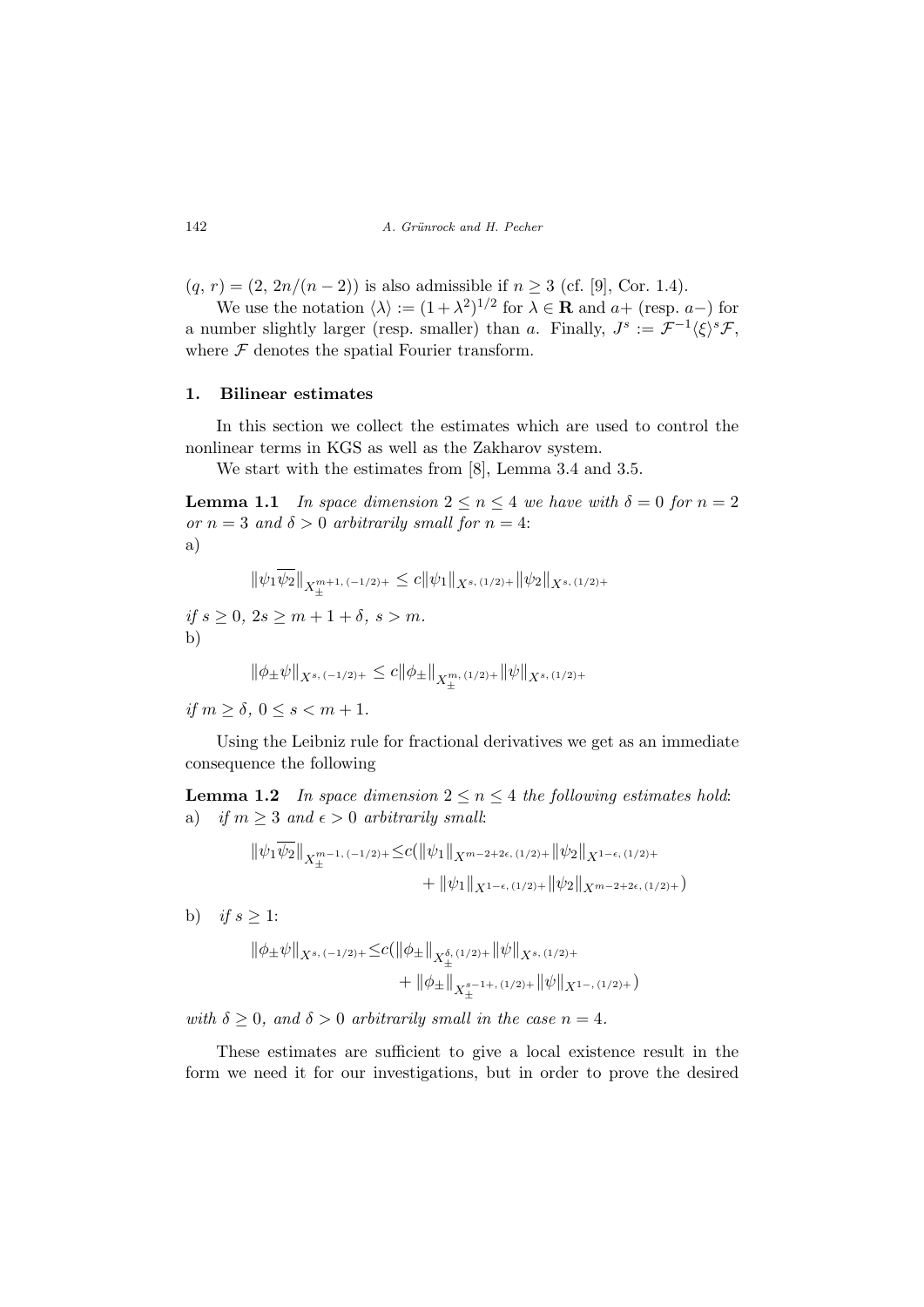polynomial growth for certain Sobolev norms of the solution we need another bilinear estimate which will be deduced next.

**Lemma 1.3** Let  $b > 1/2$ . Then for space dimension  $2 \leq n \leq 4$  the following estimates hold true:

$$
||fg||_{X^{0,-b}} \leq c||f||_{X^{0,b}}||g||_{X^{0,b}_{\pm}} \tag{3}
$$

$$
||fg||_{L^{2}_{t}(H^{-1}_{x})} \leq c||f||_{X^{0,b}}||g||_{X^{0,b}_{\pm}} \tag{4}
$$

$$
||fg||_{X^{-1-,-b}} \leq c||f||_{L_{xt}^2} ||g||_{X_{\pm}^{0,b}} \tag{5}
$$

$$
||fg||_{X^{-1-,-b}} \leq c||f||_{X^{0,b}}||g||_{L_{xt}^2}
$$
\n
$$
(6)
$$

*Proof.* Fix  $1/q = n/8$ ,  $1/q' = 1 - (1/q)$ ,  $1/p = 1 - (n/4)$ ,  $1/r = 1/2 + 1/n$ and  $1/\tilde{q} = n/4-1/2$ . From Strichartz' estimates we obtain the embeddings

$$
X^{0,b} \subset L_t^q(L_x^4) \tag{7}
$$

and

$$
X^{0,b} \subset L_t^{\tilde{q}}(L_x^n) \tag{8}
$$

For  $n = 4$  this follows from the endpoint case  $(q, r) = (2, 4)$  of the Strichartz estimates. Now using the dual version of  $(7)$ , Hölder, again  $(7)$  as well as an embedding in the time variable, we obtain the following chain of inequalities:

$$
\|fg\|_{X^{0,-b}}\!\le\! c\|fg\|_{L_t^{q'}(L_x^{4/3})}\!\le\! c\|f\|_{L_t^{q}(L_x^4)}\|g\|_{L_t^{p}(L_x^2)}\!\le\! c\|f\|_{X^{0,b}}\|g\|_{X^{0,b}_\pm}
$$

This is  $(3)$ . To see  $(4)$  we use Sobolev's embedding theorem in the x-variable, Hölder,  $(8)$  and again a time embedding:

$$
\|fg\|_{L^2_t(H^{-1-})}\leq c\|fg\|_{L^2_t(L^r_x)}\leq c\|f\|_{L^{\tilde{q}}_t(L^n_x)}\|g\|_{L^p_t(L^2_x)}\leq c\|f\|_{X^{0,b}}\|g\|_{X^{0,b}_\pm}
$$

Concerning (5) and (6) we start by using the dual version of (7) and Sobolev in  $x$ :

$$
||fg||_{X^{-1-,-b}} \le c||fg||_{L_t^{q'}(H^{-1-,4/3})} \le c||fg||_{L_t^{q'}(L_x^1)}
$$

The latter is bounded by

 $c \|f\|_{L^2_{xt}} \|g\|_{L^{2p}_t(L^2_x)} \leq c \|f\|_{L^2_{xt}} \|g\|_{X^{0,\,b}_\pm}$ 

which gives (5), as well as by

$$
c||f||_{L^{2p}_t(L^2_x)}||g||_{L^2_{xt}} \leq c||f||_{X^{0,b}}||g||_{L^2_{xt}}
$$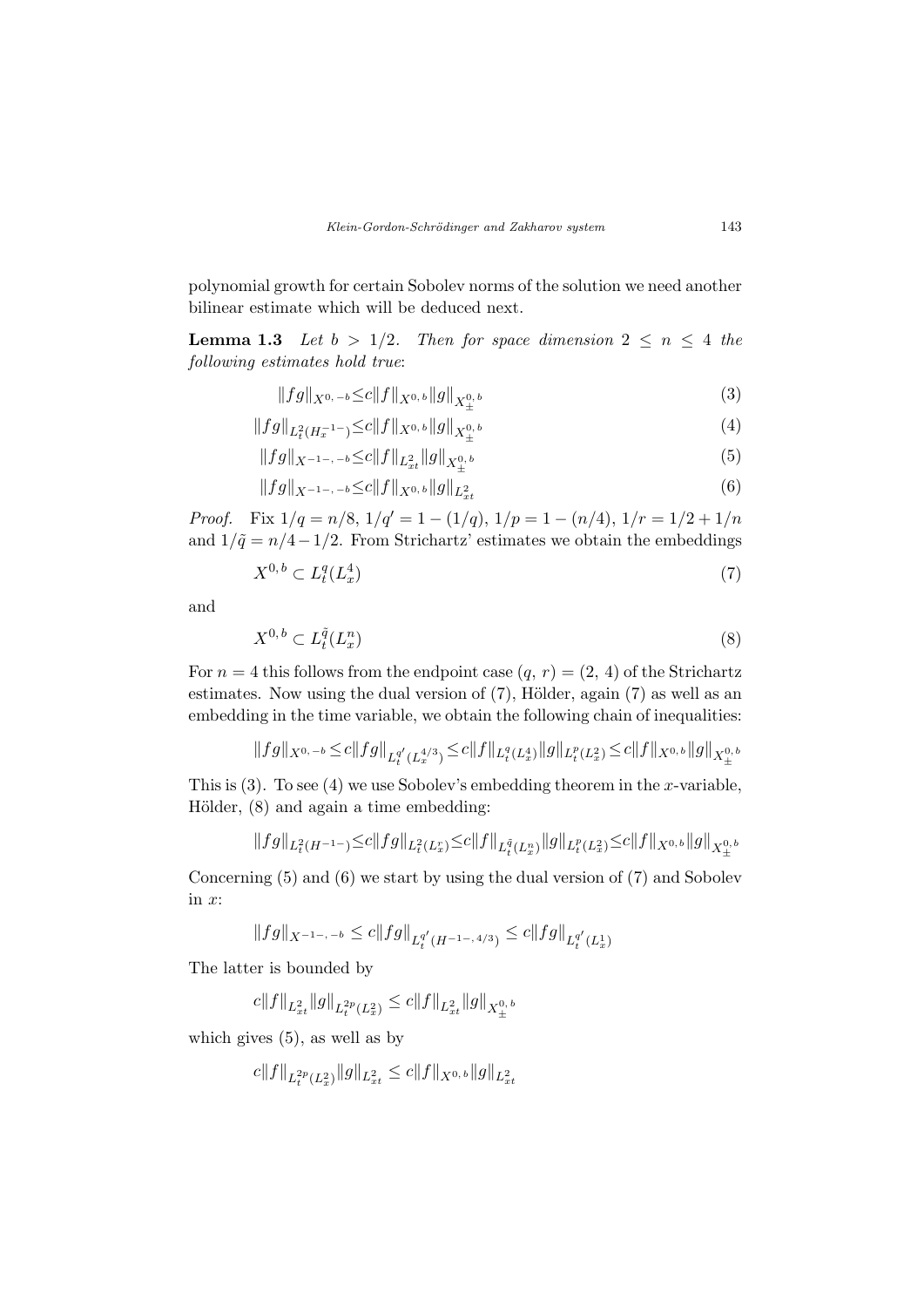leading to (6).  $\Box$ 

**Lemma 1.4** Let  $b > 1/2$  and  $0 \le \Theta \le 1$ . Then the estimate

$$
\|uv\|_{X^{-1, -b}}\leq c\|u\|_{X^{-\Theta, b}}\|v\|_{X_{\pm}^{\Theta^{-1, b}}}
$$

holds, provided the space dimension n fulfills  $2 \leq n \leq 4$ .

Proof. We have

$$
||uv||_{X^{-1,-b}} = \left\| \langle \tau + |\xi|^2 \rangle^{-b} \langle \xi \rangle^{-1} \int \widehat{u}(\xi_1, \tau_1) \widehat{v}(\xi_2, \tau_2) d\nu \right\|_{L^2_{\xi_\tau}}
$$

where  $d\nu = d\xi_1 d\tau_1$  and  $(\xi, \tau) = (\xi_1 + \xi_2, \tau_1 + \tau_2)$ . We split the domain of integration into the regions A and B, where in A we have  $|\xi_1| \leq c|\xi|$ implying  $|\xi_2| \leq c|\xi|$ . So the contribution from this part is bounded by

$$
c \left\| \langle \tau + |\xi|^2 \rangle^{-b} \int \langle \xi_1 \rangle^{-\Theta} \widehat{u}(\xi_1, \tau_1) \langle \xi_2 \rangle^{\Theta - 1} \widehat{v}(\xi_2, \tau_2) d\nu \right\|_{L^2_{\xi \tau}} = c \|(J^{-\Theta}u)(J^{\Theta - 1}v)\|_{X^{0, -b}} \le c \|u\|_{X^{-\Theta, b}} \|v\|_{X_{\pm}^{\Theta - 1, b}}
$$

by (3). Next we consider the region B, where  $|\xi| \ll |\xi_1| \sim |\xi_2|$ . This implies (for  $\epsilon > 0$  sufficiently small)

$$
|\xi|^{\epsilon}|\xi_1|^{\Theta}|\xi_2|^{1-\Theta} \le c(\langle \tau + |\xi|^2 \rangle^b + \langle \tau_1 + |\xi_1|^2 \rangle^b + \langle \tau_2 \pm |\xi_2| \rangle^b)
$$

Thus we get three contributions from region  $B$ , the first of them being

$$
||(J^{-\Theta}u)(J^{\Theta-1}v)||_{L^2_t(H^{-1-\epsilon})} \leq c||u||_{X^{-\Theta,b}}||v||_{X^{0-1,b}_\pm}
$$

by (4). Writing  $\Lambda^b = \mathcal{F}^{-1}\langle \tau + |\xi|^2 \rangle^b \mathcal{F}$  the second contribution (corresponding to the symbol  $\langle \tau_1 + |\xi_1|^2 \rangle^b$  is

$$
\begin{aligned} \| (\Lambda^b J^{-\Theta} u)(J^{\Theta - 1} v) \|_{X^{-1-,-b}} \leq & c \| \Lambda^b J^{-\Theta} u \|_{L^2_{xt}} \| J^{\Theta - 1} v \|_{X^{0,b}_\pm} \\ = & c \| u \|_{X^{-\Theta, b}} \| v \|_{X^{ \Theta - 1, b}_\pm} \end{aligned}
$$

where we used  $(5)$ . Finally, a similar argument using  $(6)$  gives the same bound for the third contribution (corresponding to  $\langle \tau_2 \pm |\xi_2| \rangle^b$ ).  $\Box$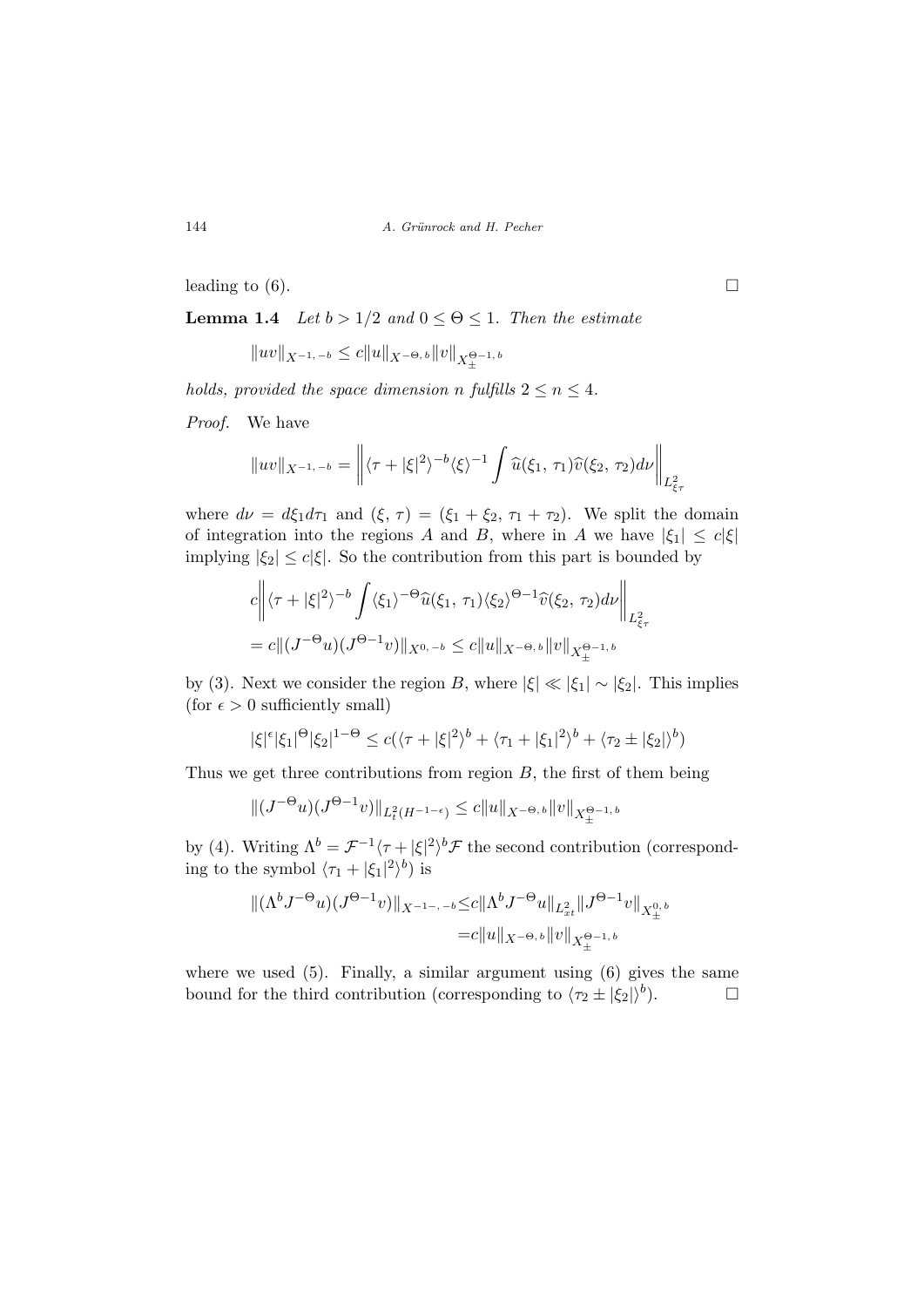### 2. The Klein-Gordon-Schrödinger system

We consider the Cauchy problem for the KGS system (1) in space dimension  $2 \leq n \leq 4$ . This system satisfies the conservation laws

$$
\|\psi(t)\|_{L^2} \equiv M\tag{9}
$$

and

$$
\|\nabla\psi(t)\|_{L^2}^2 + \frac{1}{2}(\|A^{1/2}\phi(t)\|_{L^2}^2 + \|\phi_t(t)\|_{L^2}^2) - \int |\psi(t)|^2 \phi(t) dx \equiv E
$$
\n(10)

where  $A := -\Delta + 1$ .

By Gagliardo-Nirenberg we have for  $6 \ge n \ge 3$ :

$$
\left| \int_{\mathbf{R}^n} |\psi|^2 \phi dx \right| \leq ||\phi||_{L^{2n/(n-2)}} ||\psi||_{L^{2n/(n-2)}}^{n-2} ||\psi||_{L^2}^{6-n}
$$
  

$$
\leq c ||A^{1/2}\phi||_{L^2} ||\nabla \psi||_{L^2}^{n-2} ||\psi||_{L^2}^{6-n}
$$

If  $n=3$  this is easily estimated by  $(1/4) \|\mathcal{A}^{1/2}\phi\|_{L^2}^2 + (1/2) \|\nabla \psi\|_{L^2}^2 + c \|\psi\|_{L^2}^6$ if  $n = 4$  we have a bound by  $(1/4) \| A^{1/2} \psi \|_{L^2}^2 + (1/2) \| \nabla \psi \|_{L^2}^2$ , provided  $\|\psi_0\|_{L^2}$  is sufficiently small. Because the case  $n = 2$  is easy to handle we have by the conservation laws in the case  $2 \leq n \leq 4$  an a-priori bound

$$
\|\psi(t)\|_{H^1} + \|\phi(t)\|_{H^1} + \|\phi_t(t)\|_{L^2} \le \text{const} \quad \forall t \in \mathbf{R}^+
$$

The equivalent first order system reads as follows:

$$
i\psi_t + \Delta \psi = -\frac{1}{2}(\phi_+ + \phi_-)\psi
$$
  
\n
$$
i\phi_{\pm t} \mp A^{1/2}\phi_{\pm} = \mp A^{-1/2}(|\psi|^2)
$$
  
\n
$$
\psi(0) = \psi_0, \quad \phi_{\pm}(0) = \phi_0 \pm iA^{-1/2}\phi_1 =: \phi_{0\pm}
$$
\n(11)

where  $\phi_{\pm} = \phi \pm i A^{-1/2} \phi_t$  or, conversely,  $\phi = (1/2)(\phi_+ + \phi_-)$ ,  $2iA^{-1/2} \phi_t =$  $\phi_+ - \phi_-.$ 

Using the corresponding system of integral equations

$$
\psi(t) = e^{it\Delta}\psi_0 + i \int_0^t e^{i(t-s)\Delta} \frac{1}{2} (\phi_+(s) + \phi_-(s))\psi(s)ds
$$
  

$$
\phi_{\pm}(t) = e^{\mp itA^{1/2}} \phi_{0\pm} \pm i \int_0^t e^{\mp i(t-s)A^{1/2}} A^{-1/2} (|\psi(s)|^2) ds
$$
 (12)

and Lemma 1.2 combined with the energy bound above we get the following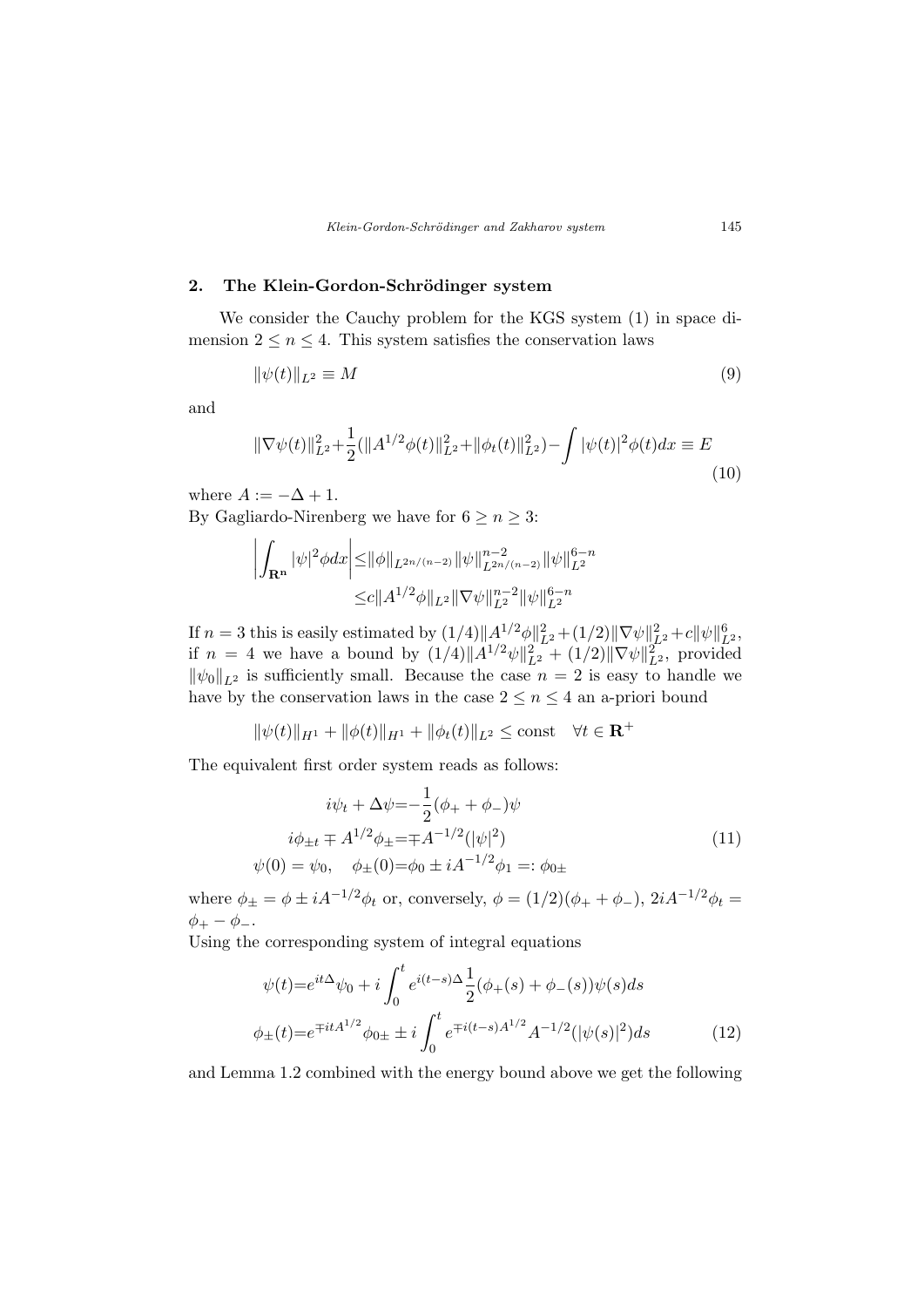version of the existence theorem by standard arguments:

**Proposition 2.1** Let  $s \geq 1$ ,  $m > 0$  satisfy  $s-1 < m < s+2$ . Assume  $\psi_0 \in$  $H^s$ ,  $\phi_{0\pm} \in H^m$ . Then there exists  $T = T(||\psi_0||_{H^1}, ||\phi_{0\pm}||_{H^{\delta}}) > 0$ , where  $\delta =$ 0, if  $2 \le n \le 3$ , and  $\delta > 0$  arbitrarily small, if  $n = 4$ , such that system (11) has a unique solution  $\psi \in X^{s,(1/2)+}$  [0, T],  $\phi_{\pm} \in X^{m,(1/2)+}_{\pm}$  [0, T] (especially  $\psi \in C^0([0, T], H^s), \, \phi_{\pm} \in C^0([0, T], H^m)).$  This solution satisfies:

$$
\|\psi\|_{X^{\sigma,(1/2)+}[0,T]} + \|\phi_+\|_{X_+^{\rho,(1/2)+}[0,T]} + \|\phi_-\|_{X_-^{\rho,(1/2)+}[0,T]}
$$
  

$$
\leq d(\|\psi_0\|_{H^{\sigma}} + \|\phi_{0+}\|_{H^{\rho}} + \|\phi_{0-}\|_{H^{\rho}})
$$

for  $\sigma \geq 1$ ,  $\rho > 0$  and  $\sigma - 1 < \rho < \sigma + 2$ . This solution exists globally, provided  $\|\psi_0\|_{L^2}$  is sufficiently small in dimension  $n = 4$ .

Remark A global existence result for rougher data also holds true, namely  $(\psi_0, \phi_{0\pm}) \in H^s \times H^m$  with  $1 \geq s, m > 7/10$  and  $s + m > 3/2$  (cf. [13]).

Our aim is to give a bound in time for  $\|\psi(t)\|_{H^s}$  and  $\|\phi_{\pm}(t)\|_{H^m}$  for  $s, m \gg 1.$ 

The proof uses the following well-known elementary observation (used by  $[3]$ , e.g.).

**Lemma 2.1** Assume  $f \in C^0(\mathbf{R}^+, \mathbf{R}^+)$ . Moreover assume the existence of  $t_0 > 0$  s. th.  $\forall \tau, t \in [\tau, \tau + t_0]$  the following estimate holds

$$
f(t) \le f(\tau) + cf(\tau)^{1-\delta}
$$

where  $0 < \delta \leq 1$ ,  $c > 0$ . Then there exist  $c_1, c_2 > 0$  s. th.

$$
f(t) \le c_1 f(0) + c_2 t^{1/\delta}
$$

for  $t \geq 0$ .

Our main result for the KGS system is the following:

**Theorem 2.1** Let  $s > 1$  be an even integer,  $m \geq 3$  and  $s + 2 > m > s - 1$ . For  $2 \leq n \leq 4$  assume that  $(\psi_0, \phi_0, \phi_1) \in H^s \times H^m \times H^{m-1}$  with  $\|\psi_0\|_{L^2}$ sufficiently small in the case  $n = 4$ . Then the global solution of Prop. 2.1 for the KGS system  $(1)$  fulfills:

$$
\|\psi(t)\|_{H^s} + \|\phi(t)\|_{H^m} + \|\phi_t(t)\|_{H^{m-1}} \le c(1+t)^{1/\delta} \tag{13}
$$

where  $1/\delta = \max((m-1)/(m-s+1), s-1, (s-1)/(s-m+2))$ . If in addition  $s \leq m \leq s+1$ , we have  $1/\delta = s-1$ .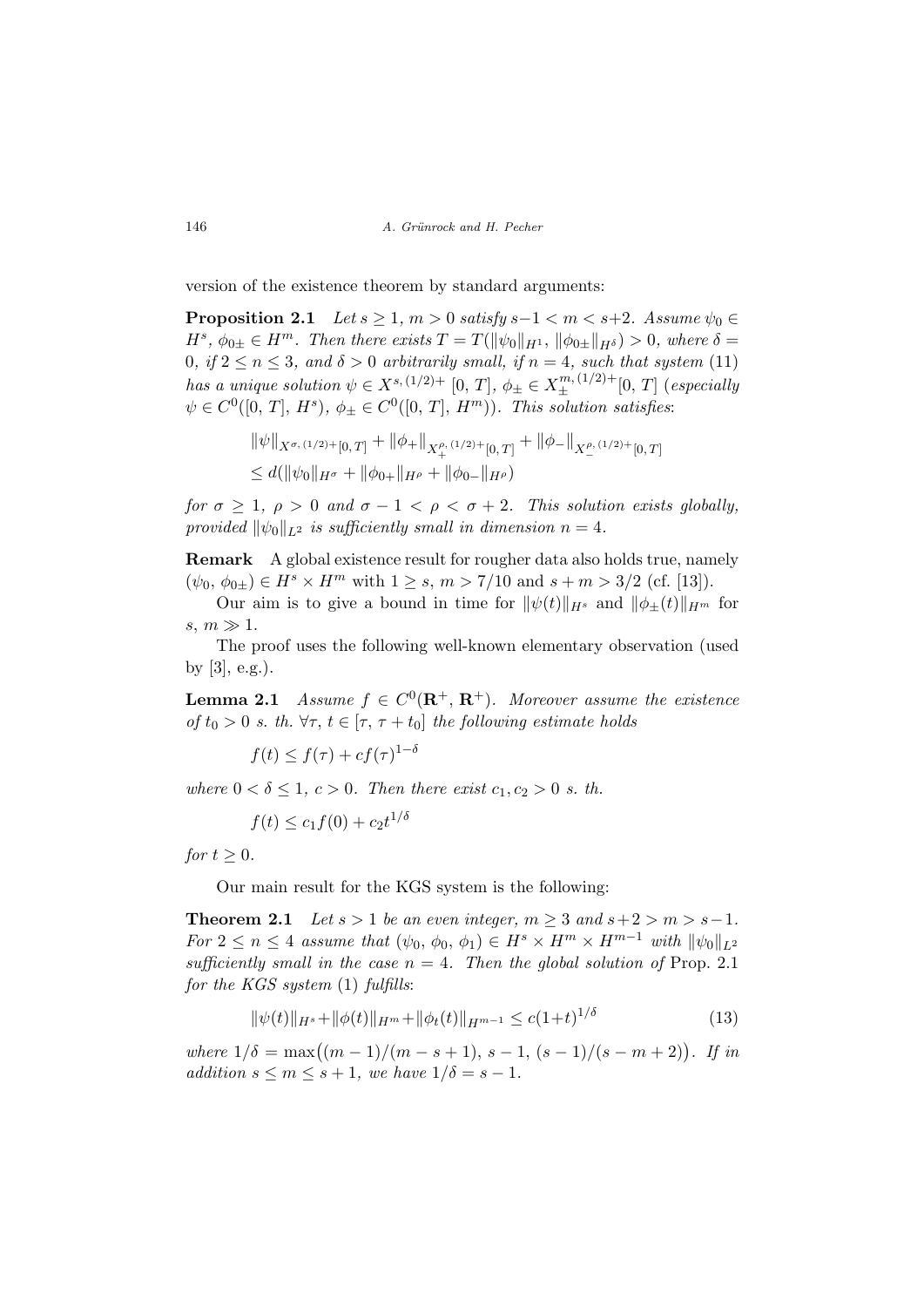*Proof.* We use the KGS system  $(11)$  on any interval I where the local existence theorem Prop. 2.1 applies. We assume w.l.o.g.  $I = [0, T]$ . Estimate for the Schrödinger part:

$$
\|\psi(t)\|_{H^s}^2 - \|\psi_0\|_{H^s}^2 = \int_0^t \frac{\partial}{\partial \tau} \|\psi(\tau)\|_{H^s}^2 d\tau
$$
  
=  $2 \text{Re} \int_0^t \langle \psi_t(\tau), \psi(\tau) \rangle_{H^s} d\tau$   
=  $2 \text{Re} \left( i \int_0^t \langle \Delta \psi(\tau), \psi(\tau) \rangle_{H^s} d\tau \right)$   
+  $2 \text{Re} \left( i \int_0^t \langle (1 - \Delta)^{s/2} (\psi \phi), (1 - \Delta)^{s/2} \psi \rangle_{L^2} d\tau \right)$ 

The first term vanishes, since  $\langle \Delta \psi(\tau), \psi(\tau) \rangle_{H^s} \in \mathbf{R}$ , and the second one can be estimated by

$$
c\sum_{|\alpha_1|+|\alpha_2|\leq s,\,|\alpha_2|
$$

In this sum no  $|\alpha_2| = s$ -contribution occurs, since  $\langle \phi(\tau), |(1-\Delta)^{s/2}\psi|^2 \rangle_{L_x^2} \in$ **R**. The  $|\alpha_1| = s$ -contributions can be estimated by Lemma 1.4 with  $\theta = 0$ and Prop. 2.1:

$$
\int_{I} |\langle \psi(\tau), D^{\alpha_1} \phi(\tau)(1-\Delta)^{s/2} \psi(\tau) \rangle_{L_x^2}| d\tau
$$
\n
$$
\leq \|\psi\|_{X^{1,b}(I)} \|J^s \phi J^s \psi\|_{X^{-1,-b}(I)}
$$
\n
$$
\leq c \|\psi\|_{X^{1,b}(I)} (\|J^{s-1} \phi_+\|_{X_+^{0,b}(I)} + \|J^{s-1} \phi_-\|_{X_-^{0,b}(I)}) \|\psi\|_{X^{s,b}(I)} \quad (14)
$$
\n
$$
\leq c (\|\psi_0\|_{H^1} + \|(\phi_{0+}, \phi_{0-})\|_{H^1}) (\|(\phi_{0+}, \phi_{0-})\|_{H^{s-1}} + \|\psi_0\|_{H^{s-3+}})
$$
\n
$$
\times (\|\psi_0\|_{H^s} + \|(\phi_{0+}, \phi_{0-})\|_{H^{s-1+}})
$$

(here  $\|(\phi_{0+}, \phi_{0-})\|_{H^{s-1}}^2 := \|\phi_{0+}\|_{H^{s-1}}^2 + \|\phi_{0-}\|_{H^{s-1}}^2$ ). Proceeding similarly with (3) instead of Lemma 1.4 we get the following bound for the remaining terms:

$$
c \sum_{|\alpha_{1}|+|\alpha_{2}| \leq s, |\alpha_{1}|, |\alpha_{2}| < s} (\|\phi_{+}\|_{X_{+}^{|\alpha_{1}|,b}(I)} + \|\phi_{-}\|_{X_{-}^{|\alpha_{1}|,b}(I)})
$$
  

$$
\times \|\psi\|_{X^{|\alpha_{2}|,b}(I)} \|\psi\|_{X^{s,b}(I)}
$$
  

$$
\leq c \|\psi\|_{X^{s,b}(I)} ((\|\phi_{+}\|_{X_{+}^{s-1,b}(I)} + \|\phi_{-}\|_{X_{-}^{s-1,b}(I)}) \|\psi\|_{X^{1,b}(I)}
$$
(15)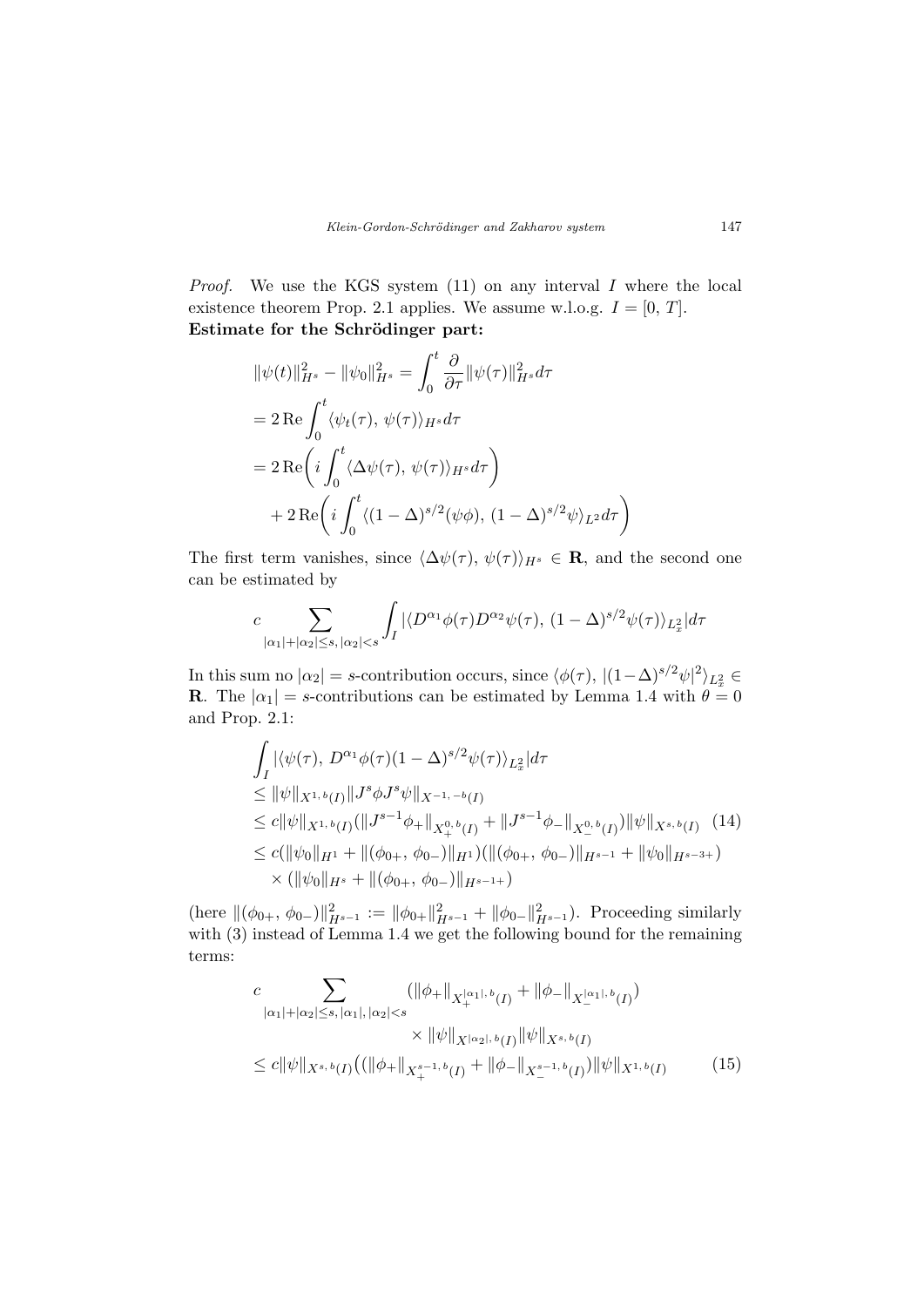148 A. Grünrock and H. Pecher

+ 
$$
(\|\phi_+\|_{X_+^{1,b}(I)} + \|\phi_-\|_{X_-^{1,b}(I)})\|\psi\|_{X^{s-1,b}(I)})
$$
  
\n $\leq c(\|\psi_0\|_{H^s} + \|(\phi_{0+}, \phi_{0-})\|_{H^{s-1+}})$   
\n $\times [(\|(\phi_{0+}, \phi_{0-})\|_{H^{s-1}} + \|\psi_0\|_{H^{s-3+}})(\|\psi_0\|_{H^1} + \|(\phi_{0+}, \phi_{0-})\|_{H^1})$   
\n+  $(\|(\psi_{0+}, \phi_{0-})\|_{H^1} + \|\psi_0\|_{H^1})(\|\psi_0\|_{H^{s-1}} + \|(\phi_{0+}, \phi_{0-})\|_{H^{s-2+}})]$ 

Taking into account that  $\|\psi_0\|_{H^1} + \|(\phi_{0+}, \phi_{0-})\|_{H^1} \le \text{const}$  we arrive at

$$
\begin{aligned} &\|\psi(t)\|_{H^s}^2 - \|\psi_0\|_{H^s}^2 & (16) \\ &\le c(\|(\phi_{0+}, \phi_{0-})\|_{H^{s-1}} + \|\psi_0\|_{H^{s-1}})(\|\psi_0\|_{H^s} + \|(\phi_{0+}, \phi_{0-})\|_{H^m}) \\ &\le c(\|(\phi_{0+}, \phi_{0-})\|_{H^m}^{1-\vartheta_1} + \|\psi_0\|_{H^s}^{1-\vartheta_2})(\|\psi_0\|_{H^s} + \|(\phi_{0+}, \phi_{0-})\|_{H^m}) \end{aligned}
$$

with  $\vartheta_1 = (m - s + 1)/(m - 1)$  ( $\in (0, 1]$ , provided  $m > s - 1 \ge 1$ ) and with  $\vartheta_2 = 1/(s - 1).$ 

Estimate for the Klein-Gordon part: a similar computation as above shows that

$$
\begin{split}\n&\|(\phi_{+}(t), \phi_{-}(t))\|_{H^{m}}^{2} - \|(\phi_{0+}, \phi_{0-})\|_{H^{m}}^{2} \\
&= 2 \operatorname{Re} \bigg(i \int_{0}^{t} \langle J^{m-1}(|\psi(\tau)|^{2}), J^{m}(\phi_{+}(\tau) - \phi_{-}(\tau))\rangle_{L_{x}^{2}} d\tau \bigg) \\
&\leq c \|\psi\|_{X^{1,b}(I)} (\|J^{m-1}\psi J^{m}\phi_{+}\|_{X^{-1,-b}(I)} + \|J^{m-1}\psi J^{m}\phi_{-}\|_{X^{-1,-b}(I)}) \\
&\leq c \|\psi\|_{X^{m-2,b}(I)} (\|\phi_{+}\|_{X_{+}^{m,b}(I)} + \|\phi_{-}\|_{X_{-}^{m,b}(I)}) \\
&\leq c (\|\psi_{0}\|_{H^{m-2}} + \|(\phi_{0+}, \phi_{0-})\|_{H^{m-3+}}) \\
&\times (\|(\phi_{0+}, \phi_{0-})\|_{H^{m}} + \|\psi_{0}\|_{H^{m-2+}}) \\
&\leq c (\|\psi_{0}\|_{H^{s}}^{1-\vartheta_{3}} + \|(\phi_{0+}, \phi_{0-})\|_{H^{m}}^{1-\vartheta_{4}}) \\
&\times (\|(\phi_{0+}, \phi_{0-})\|_{H^{m}} + \|\psi_{0}\|_{H^{s}})\n\end{split} \tag{17}
$$

with  $\vartheta_3 = (s - m + 2)/(s - 1)$  and  $\vartheta_4 = 3/(m - 1) +$ , where we now used Lemma 1.4 with  $\Theta = 1$ .

Conclusion: combining (16) and (17) we see that for

$$
f(t) = \|\psi(t)\|_{H^s}^2 + \|(\phi_+(t), \phi_-(t))\|_{H^m}^2
$$

the inequality

$$
f(t) \le f(0) + cf(0)^{1-\vartheta/2}
$$

holds with  $\vartheta = \min_{1 \leq i \leq 3} \vartheta_i$ , provided  $s + 2 > m \geq 3$  and  $m > s - 1 \geq 1$ (remark that  $\vartheta_1 < \vartheta_4$ ). Lemma 2.1 gives  $f(t) \leq c(1+t)^{2/\delta}$ , where  $1/\delta =$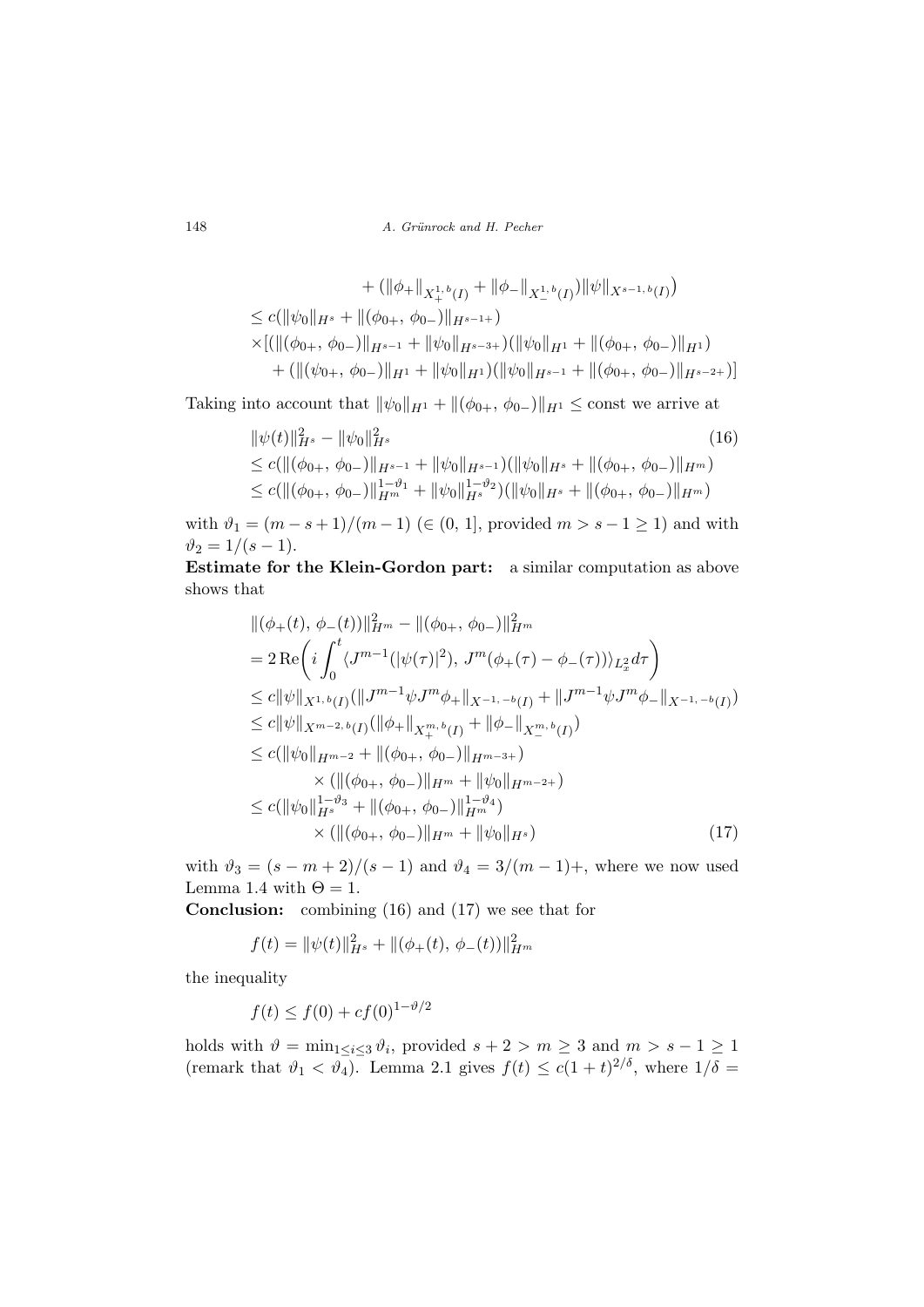$\max((m-1)/(m-s+1), s-1, (s-1)/(s-m+2)).$  This implies the claimed result.  $\hfill \square$ 

## 3. The Zakharov system

The Cauchy problem for the Zakharov system (2) is considered in space dimension  $n = 2$  and  $n = 3$ .

The conservation laws are the following:

$$
\|\psi(t)\|_{L^2} \equiv M\tag{18}
$$

and

$$
E(\psi, \phi) \equiv \int \left( |\nabla \psi|^2 + \frac{1}{2} (|\phi|^2 + |V|^2) + \phi |\psi|^2 \right) dx \tag{19}
$$

where div  $V = \phi_t$ .

It is well-known (cf. [17], Proof of Thme. 1) that this implies a uniform a-priori-bound

$$
\|\psi\|_{H^1} + \|\phi\|_{L^2} + \|(-\Delta)^{-1/2}\phi_t\|_{L^2} \le K \quad \forall t \in \mathbf{R}^+ \tag{20}
$$

if  $\|\psi_0\|_{L^2}$  is sufficiently small for  $n = 2$ , and if  $\|\psi_0\|_{H^1} + \|\phi_0\|_{L^2} + \|(-\Delta)^{-1/2}\phi_1\|_{L^2}$  is sufficiently small for  $n = 3$ . The equivalent first order system is

$$
i\psi_t + \Delta \psi = \frac{1}{2}(\phi_+ + \phi_-)\psi
$$
  
\n
$$
i\phi_{\pm t} \mp (-\Delta)^{1/2}\phi_{\pm} = \pm (-\Delta)^{1/2}(|\psi|^2)
$$
  
\n
$$
\psi(0) = \psi_0, \quad \phi_{\pm}(0) = \phi_0 \pm i(-\Delta)^{-1/2}\phi_1 =: \phi_{0\pm}
$$
\n(21)

where  $\phi_{\pm} = \phi \pm i(-\Delta)^{-1/2} \phi_t$  or, conversely,

$$
\phi = \frac{1}{2}(\phi_+ + \phi_-), \quad 2i(-\Delta)^{-1/2}\phi_t = \phi_+ - \phi_-.
$$

The corresponding system of integral equations is

$$
\psi(t) = e^{it\Delta}\psi_0 - i \int_0^t e^{i(t-s)\Delta} \frac{1}{2} (\phi_+(s) + \phi_-(s))\psi(s)ds
$$
  

$$
\phi_{\pm}(t) = e^{\mp it(-\Delta)^{1/2}} \phi_{0\pm}
$$
  

$$
\mp i \int_0^t e^{\mp i(t-s)(-\Delta)^{1/2}} (-\Delta)^{1/2} (|\psi(s)|^2) ds
$$
 (22)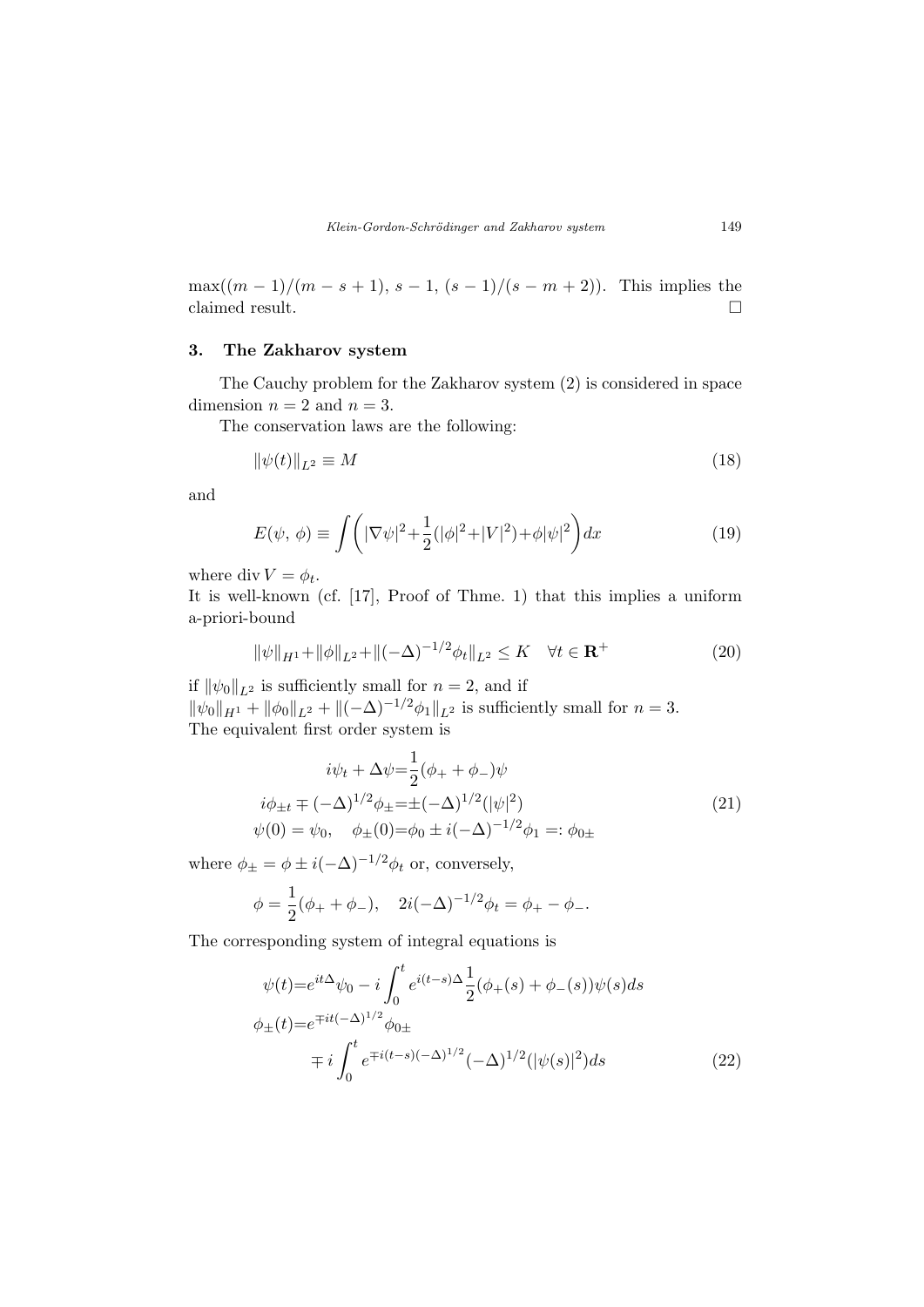Lemma 1.1 and 1.2 combined with the energy bound above implies the following existence theorem by standard arguments:

**Proposition 3.1** Let  $n = 2$  or  $n = 3$ ,  $s \ge 1$ ,  $m > 0$  satisfy  $m +$  $1 > s > m$ . Assume  $\psi_0 \in H^s$ ,  $\phi_{0\pm} \in H^m$ . Then there exists  $T =$  $T(\|\psi_0\|_{H^{1-}}, \|\phi_0\|_{L^2}) > 0$  such that the system (21) has a unique solution  $\psi \in X^{s, (1/2)+}[0, T], \ \phi_{\pm} \in X^{m, (1/2)+}_{\pm}[0, T].$  This solution satisfies

$$
\|\psi\|_{X^{\sigma,(1/2)+}[0,T]} + \|\phi_+\|_{X_+^{\rho,(1/2)+}[0,T]} + \|\phi_-\|_{X_-^{\rho,(1/2)+}[0,T]}
$$
  

$$
\leq d(\|\psi_0\|_{H^{\sigma}} + \|\phi_{0+}\|_{H^{\rho}} + \|\phi_{0-}\|_{H^{\rho}})
$$

for  $1 \leq \sigma \leq s$ ,  $0 < \rho \leq m$  and  $\sigma > \rho > \sigma - 1$ . This solution exists globally, provided  $\|\psi_0\|_{L^2}$  is sufficiently small for  $n = 2$ , and provided  $\|\psi_0\|_{H^1}$  +  $\|\phi_{0+}\|_{L^2} + \|\phi_{0-}\|_{L^2}$  is sufficiently small for  $n = 3$ .

Remark A more general local result for rougher data can also be given (cf. [8]).

Our aim is to give a bound in time for  $\|\psi(t)\|_{H^s}$  and  $\|\phi_+(t)\|_{H^m}$  for s,  $m \gg 1$ . The main result is the following

**Theorem 3.1** Let  $n = 2$  or  $n = 3$ , let  $s > 0$  (an even integer) and  $m \geq$ 0 satisfy  $m + 1 > s > m$ . Assume  $\psi_0 \in H^s$ ,  $\phi_0 \in H^m$ ,  $(-\Delta)^{-1/2} \phi_1 \in$  $H^m$  with  $\|\phi_0\|_{L^2}$  sufficiently small for  $n = 2$ , and with  $\|\psi_0\|_{H^1} + \|\phi_0\|_{L^2}$  +  $\|(-\Delta)^{-1/2}\phi_1\|_{L^2}$  sufficiently small for  $n = 3$ . Then the global solution of Prop. 3.1 for the Zakharov system fulfills

$$
\|\psi(t)\|_{H^s} + \|\phi(t)\|_{H^m} + \|(-\Delta)^{-1/2}\phi_t(t)\|_{H^m} \le c(1+t)^{1/\delta}
$$

where  $1/\delta = \max(m(s-1)/(m-s+1), (s-1)/(s-m)+)$ .

**Remark** Especially, for  $m = s - 1/2$  we have  $1/\delta = (s - 1)(2s - 1)$  $O(2s^2)$ , and for  $m = s - 1/s$  we have  $1/\delta = O(s^2)$ .

Proof. Estimate for the Schrödinger part: In the proof of Theorem 2.1 we have shown in  $(14)$  and  $(15)$ :

$$
\|\psi(t)\|_{H^s}^2 - \|\psi_0\|_{H^s}^2
$$
  
\n
$$
\leq c(\|\psi\|_{X^{1,b}(I)}(\|\phi_+\|_{X^{s-1,b}_{+}(I)} + \|\phi_-\|_{X^{s-1,b}_{-}(I)})
$$
  
\n
$$
+ \|\psi\|_{X^{s-1,b}(I)}(\|\phi_+\|_{X^{1,b}_{+}(I)} + \|\phi_-\|_{X^{1,b}_{-}(I)})) \|\psi\|_{X^{s,b}(I)}
$$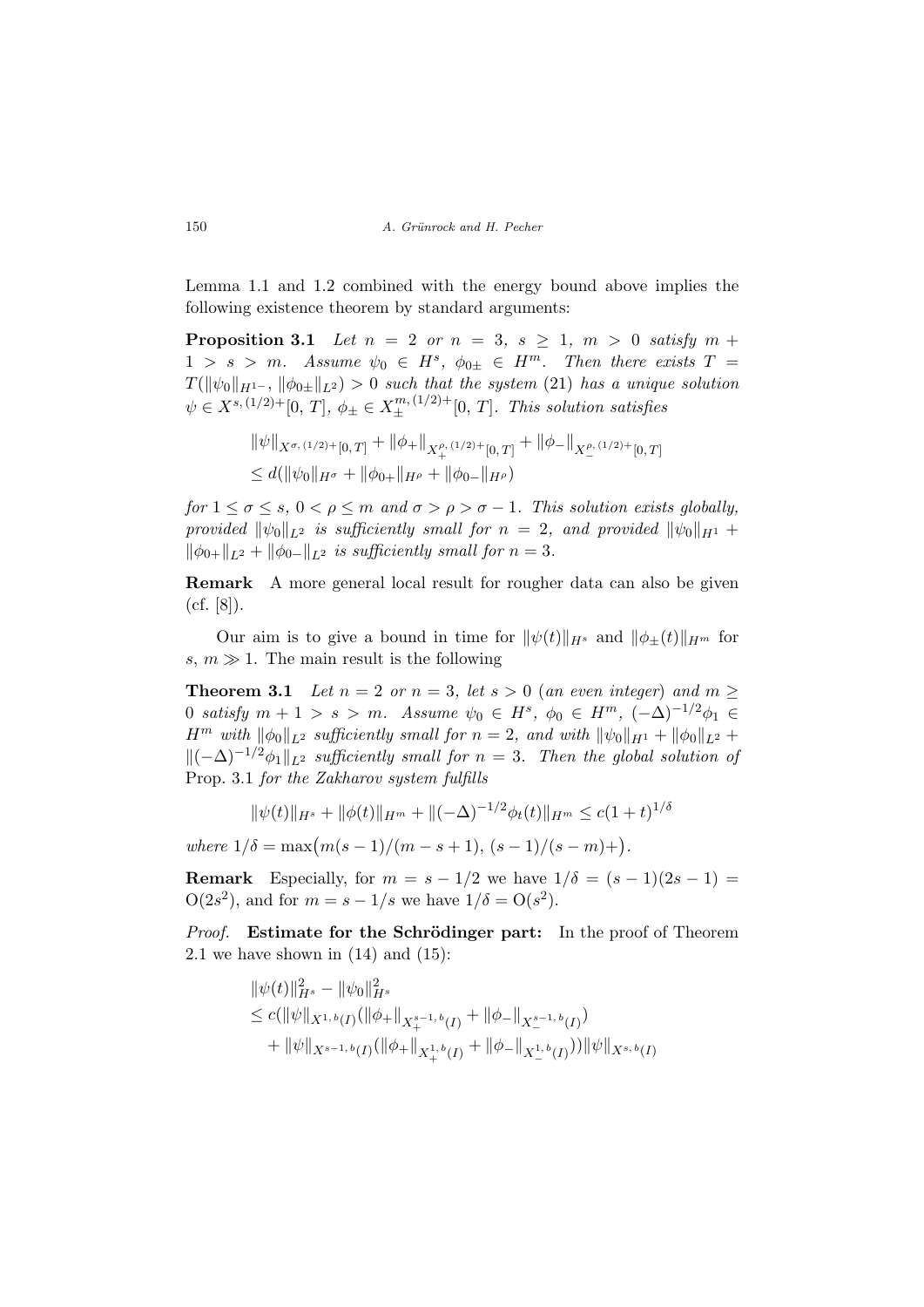By use of Prop. 3.1 and (20) the latter is estimated by:

$$
c[(\|\psi_0\|_{H^1} + \|(\phi_{0+}, \phi_{0-})\|_{H^{0+}})(\|(\phi_{0+}, \phi_{0-})\|_{H^{s-1}} + \|\psi_0\|_{H^{s-1+}})
$$
  
+ 
$$
(\|\psi_0\|_{H^{s-1}} + \|(\phi_{0+}, \phi_{0-})\|_{H^{s-2+}})(\|(\phi_{0+}, \phi_{0-})\|_{H^1} + \|\psi_0\|_{H^{1+}})]
$$
  

$$
\times (\|\psi_0\|_{H^s} + \|(\phi_{0+}, \phi_{0-})\|_{H^{s-1+}})
$$
  

$$
\leq c[(1 + \|(\phi_{0+}, \phi_{0-})\|_{H^m}^{0+}) (\|(\phi_{0+}, \phi_{0-})\|_{H^m}^{(s-1)/m} + \|\psi_0\|_{H^s}^{(s-2)/(s-1)+})
$$
  
+ 
$$
(\|\psi_0\|_{H^s}^{(s-2)/(s-1)} + \|(\phi_{0+}, \phi_{0-})\|_{H^m}^{(s-2)/m+})
$$
  

$$
\times (\|(\phi_{0+}, \phi_{0-})\|_{H^m}^{1/m} + \|\psi_0\|_{H^s}^{0+}) (\|\psi_0\|_{H^s} + \|(\phi_{0+}, \phi_{0-})\|_{H^m})
$$
  

$$
\leq c(\|(\phi_{0+}, \phi_{0-})\|_{H^m}^{(s-2)/(s-1)}\|(\phi_{0+}, \phi_{0-})\|_{H^s}^{1/m}) (\|\psi_0\|_{H^s} + \|(\phi_{0+}, \phi_{0-})\|_{H^m})
$$
  

$$
\leq c(\|(\phi_{0+}, \phi_{0-})\|_{H^m}^{1-\vartheta_1} + \|\psi_0\|_{H^s}^{1-\vartheta_1})(\|\psi_0\|_{H^s} + \|(\phi_{0+}, \phi_{0-})\|_{H^m})
$$
(23)

where  $\vartheta_1 = (m - s + 1)/\{m(s - 1)\}.$ 

Estimate for the wave part: In the estimate for the Klein-Gordon part in the proof of Theorem 2.1 we replace the term  $J^{-1}(|\psi|^2)$  by  $J^{-1}\Delta(|\psi|^2)$ and arrive at

$$
\begin{split}\n&\|(\phi_{+}(t),\,\phi_{-}(t))\|_{H^{m}}^{2} - \|(\phi_{0+},\,\phi_{0-})\|_{H^{m}}^{2} \\
\leq &c\|\psi\|_{X^{1,b}(I)}\|\psi\|_{X^{m,b}(I)}(\|\phi_{+}\|_{X_{+}^{m,b}(I)} + \|\phi_{-}\|_{X_{-}^{m,b}(I)}) \\
\leq &c(\|\psi_{0}\|_{H^{1}} + \|(\phi_{0+},\,\phi_{0-})\|_{H^{0+}})(\|\psi_{0}\|_{H^{m}} + \|(\phi_{0+},\,\phi_{0-})\|_{H^{m-1+}}) \\
&\times (\|(\phi_{0+},\,\phi_{0-})\|_{H^{m}} + \|\psi_{0}\|_{H^{m+}})\n\leq &c(\|\psi_{0}\|_{H^{s}}^{1-\vartheta_{2}} + \|(\phi_{0+},\,\phi_{0-})\|_{H^{m}}^{1-\vartheta_{3}})(\|(\phi_{0+},\,\phi_{0-})\|_{H^{m}} + \|\psi_{0}\|_{H^{s}}) (25)\n\end{split}
$$

where we used (20) and Prop. 3.1. Now  $\vartheta_2 = (s - m)/(s - 1)$  and  $\vartheta_3 =$ (1/m)−. Adding (23) and (25) we get:

$$
\|\psi(t)\|_{H^s}^2 - \|\psi_0\|_{H^s}^2 + \|(\phi_{0+}, \phi_{0-})\|_{H^m}^2 - \|(\phi_{0+}, \phi_{0-})\|_{H^m}^2
$$
  
\n
$$
\leq c \left( \|(\phi_{0+}, \phi_{0-})\|_{H^m}^{1-\vartheta_1} + \|\psi_0\|_{H^s}^{1-\vartheta_1} + \|\psi_0\|_{H^s}^{1-\vartheta_2} + \|(\phi_{0+}, \phi_{0-})\|_{H^m}^{1-\vartheta_3} \right)
$$
  
\n
$$
\left( \|(\phi_{0+}, \phi_{0-})\|_{H^m} + \|\psi_0\|_{H^s} \right)
$$

Using Lemma 2.1 this implies the claimed estimate similarly as for the KGS system.

Acknowledgment The authors would like to thank J. Colliander and G. Staffilani for helpful correspondence concerning their work [7] on the Zakharov system.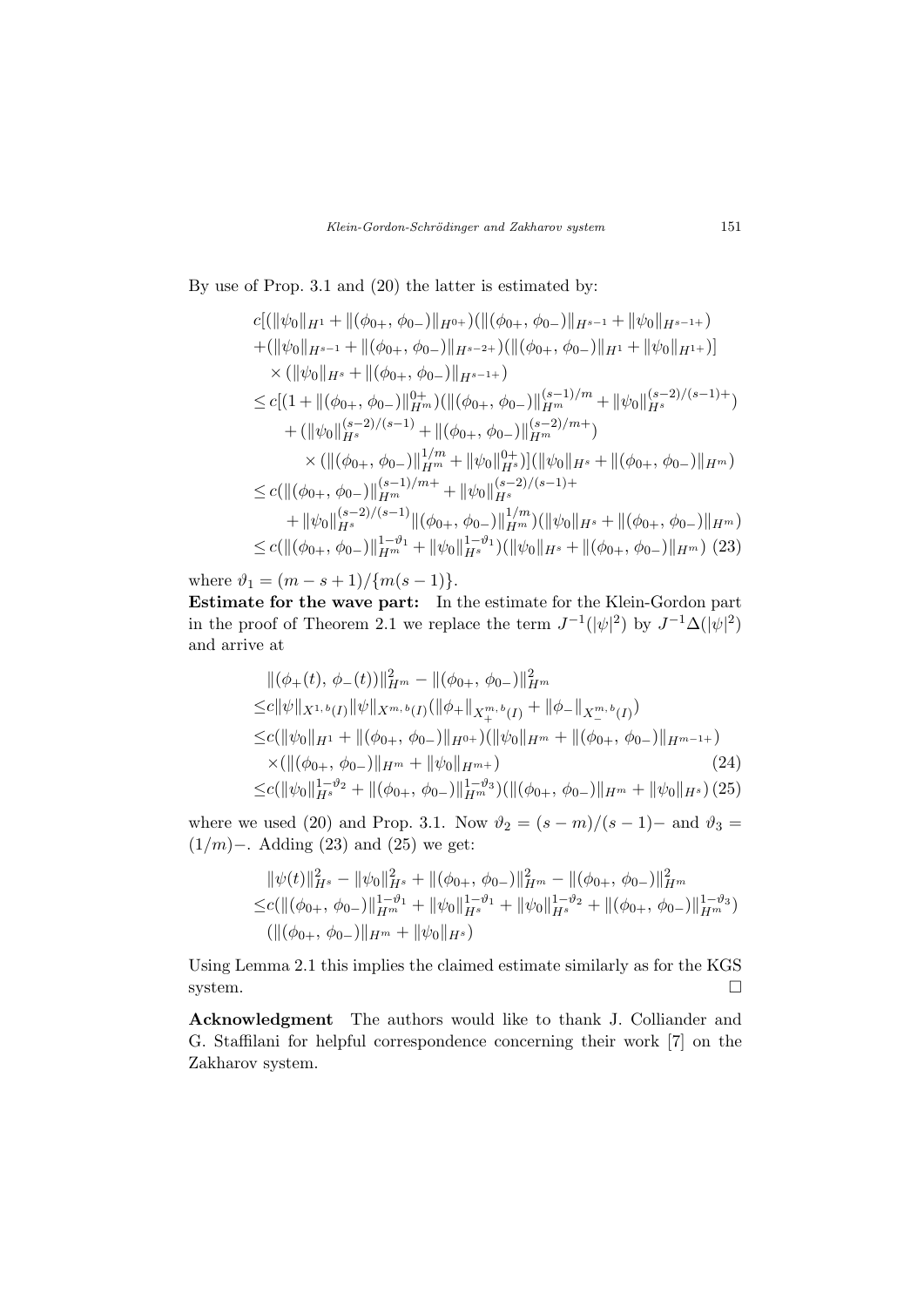### References

- [1] Bourgain J., Fourier transform restriction phenomena for certain lattice subsets and applications to nonlinear evolution equations I. Schrödinger equations. Geom. Funct. Anal. 3 (1993), 107–156.
- [2] Bourgain J., Fourier transform restriction phenomena for certain lattice subsets and applications to nonlinear evolution equations II. The KdV equation. Geom. Funct. Anal. 3 (1993), 209–262.
- [3] Bourgain J., On the growth in time of higher Sobolev norms of smooth solutions of Hamiltonian PDE. Int. Math. Res. Not. no. 6 (1996), 277–304.
- [4] Bourgain J. and Colliander J., On wellposedness of the Zakharov system. Int. Math. Res. Not. no. 11 (1996), 515–546.
- [5] Colliander J., The initial value problem for the Zakharov system. PhD thesis, Univ. of Illinois, 1997
- [ 6 ] Colliander J., Delort J., Kenig C. and Staffilani G., Bilinear estimates and applications to 2D NLS. Trans. Amer. Math. Soc. 353 (2001), 3307–3325.
- [7] Colliander J. and Staffilani G., Regularity bounds on Zakharov system evolutions. Electron. J. Differential Equations 2002 no. 75 (2002), 1–11.
- [8] Ginibre J., Tsutsumi Y. and Velo G., On the Cauchy problem for the Zakharov system. J. Funct. Anal. **151** (1997), 384-436.
- [9] Keel M. and Tao T., *Endpoint Strichartz estimates*. Amer. J. Math. 120 (1998), 955–980.
- [10] Kenig C., Ponce G. and Vega L., The Cauchy problem for the Korteweg-de Vries equation in Sobolev spaces of negative indices. Duke Math. J.  $71$  (1994), 1–21.
- [11] Klainerman S. and Machedon M., Space-time estimates for null forms and the local existence theorem. Comm. Pure Appl. Math. 46 (1993), 1221–1268.
- [12] Klainerman S. and Machedon M., Smoothing estimates for null forms and applications. Duke Math. J. 81 (1995), 99–134.
- [13] Pecher H., Global solutions of the Klein-Gordon-Schrödinger system with rough data. Preprint ArXiv math. AP/0203219, to appear in Differential Integral Equations.
- [14] Staffilani G., On the growth of high Sobolev norms of solutions for KdV and Schrödinger equations. Duke Math. J.  $86$  (1997), 109-142.
- [15] Staffilani G., Quadratic forms for a 2-D semilinear Schrödinger equation. Duke Math. J. 86 (1997), 79–107.
- [16] Strichartz R.S., Restrictions of Fourier transforms to quadratic surfaces and decay of solutions of wave equations. Duke Math. J. 44 (1977), 705–714.
- $[17]$  Sulem C. and Sulem P.L., Quelques résultats de régularité pour les équations de la turbulence de Langmuir. C.R. Acad. Sc. Paris, Série A,  $289$  (1979), 173–176.